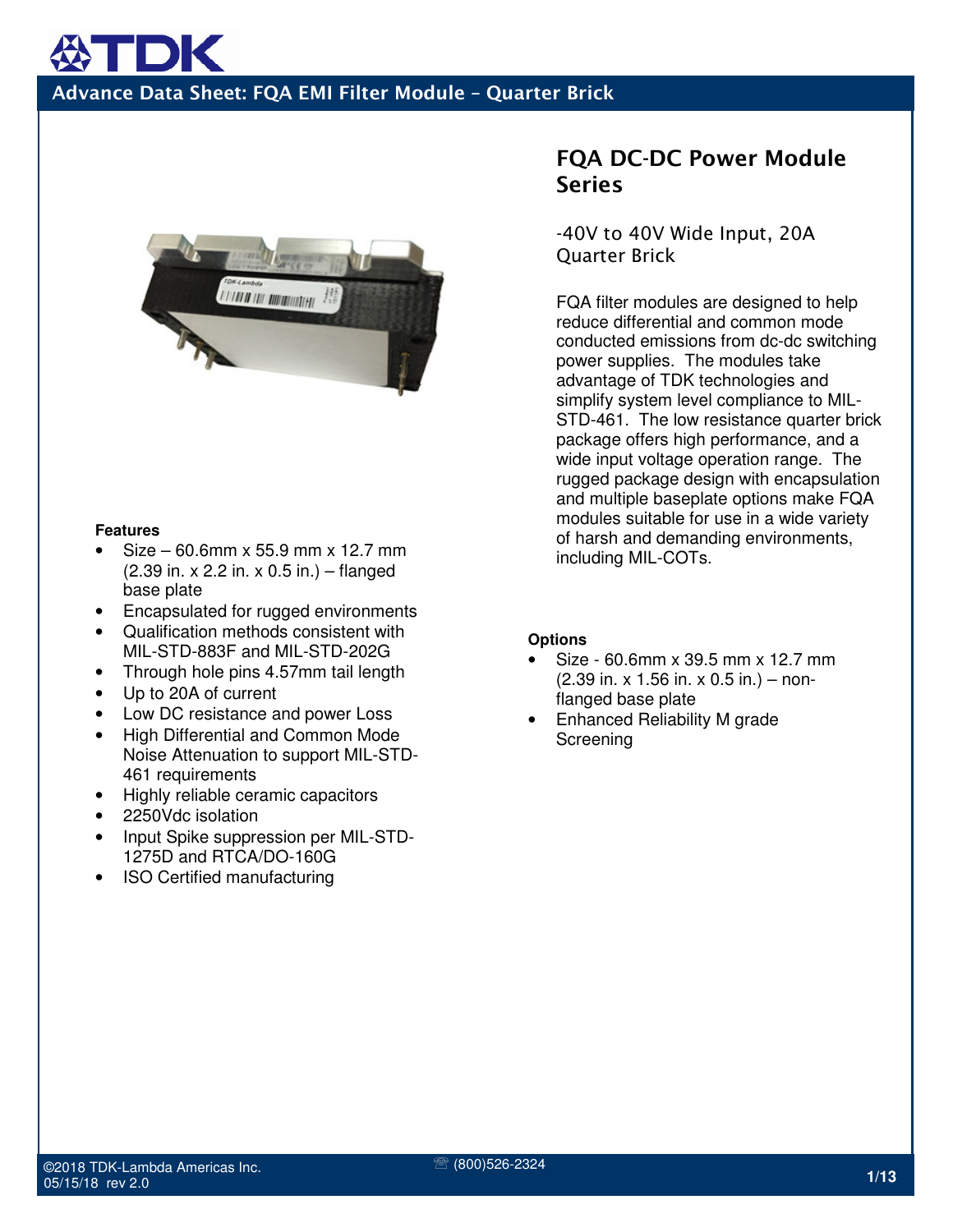

#### **Ordering information:**

| <b>Product</b><br><b>Identifier</b> | <b>Package</b><br><b>Size</b> | <b>Platform</b> | Output<br><b>Current</b> | Output<br><b>Units</b> | <b>Filter Type</b>        |   | <b>Feature Set</b><br>Indicator | Screening<br>Indicator           |
|-------------------------------------|-------------------------------|-----------------|--------------------------|------------------------|---------------------------|---|---------------------------------|----------------------------------|
| F                                   | Q                             | A               | 020                      | A                      | DC                        | ۰ | 007                             | S                                |
| Filter                              | Quarter<br>brick              | A series        | $020 - 20$               | $A -$<br>Amps          | $DC -$<br>DC-DC<br>Filter |   | $007 -$<br>Standard             | S-<br>Standard<br>М-<br>Enhanced |

#### **Option Table:**

| <b>Feature</b><br><b>Set</b> | 0.180"<br><b>Pin</b><br>Length | <b>Flanged</b><br><b>Base</b><br><b>Plate</b> | Non-<br><b>Flanged</b><br><b>Base</b><br><b>Plate</b> | <b>Standard</b><br>Screening | <b>Enhanced</b><br><b>Screening</b> |
|------------------------------|--------------------------------|-----------------------------------------------|-------------------------------------------------------|------------------------------|-------------------------------------|
| $007-S$                      |                                |                                               |                                                       |                              |                                     |
| <b>N07-S</b>                 |                                |                                               |                                                       |                              |                                     |
| <b>N07-M</b>                 |                                |                                               |                                                       |                              |                                     |
| 007-M                        |                                |                                               |                                                       |                              |                                     |

#### **Product Offering:**

| Code            | Vin    | Iout(A) |
|-----------------|--------|---------|
| FQA020ADC-007-S | -40-40 | 20      |
| FQA020ADC-N07-S | -40-40 | 20      |
| FQA020ADC-007-M | -40-40 | 20      |



401 Mile Cars Way, Suite 125 National City, CA 91950 Phone (800)526-2324 Toll Free

Lambda.TechSupport@us.tdk-lambda.com www.us.tdk-lambda.com/lp/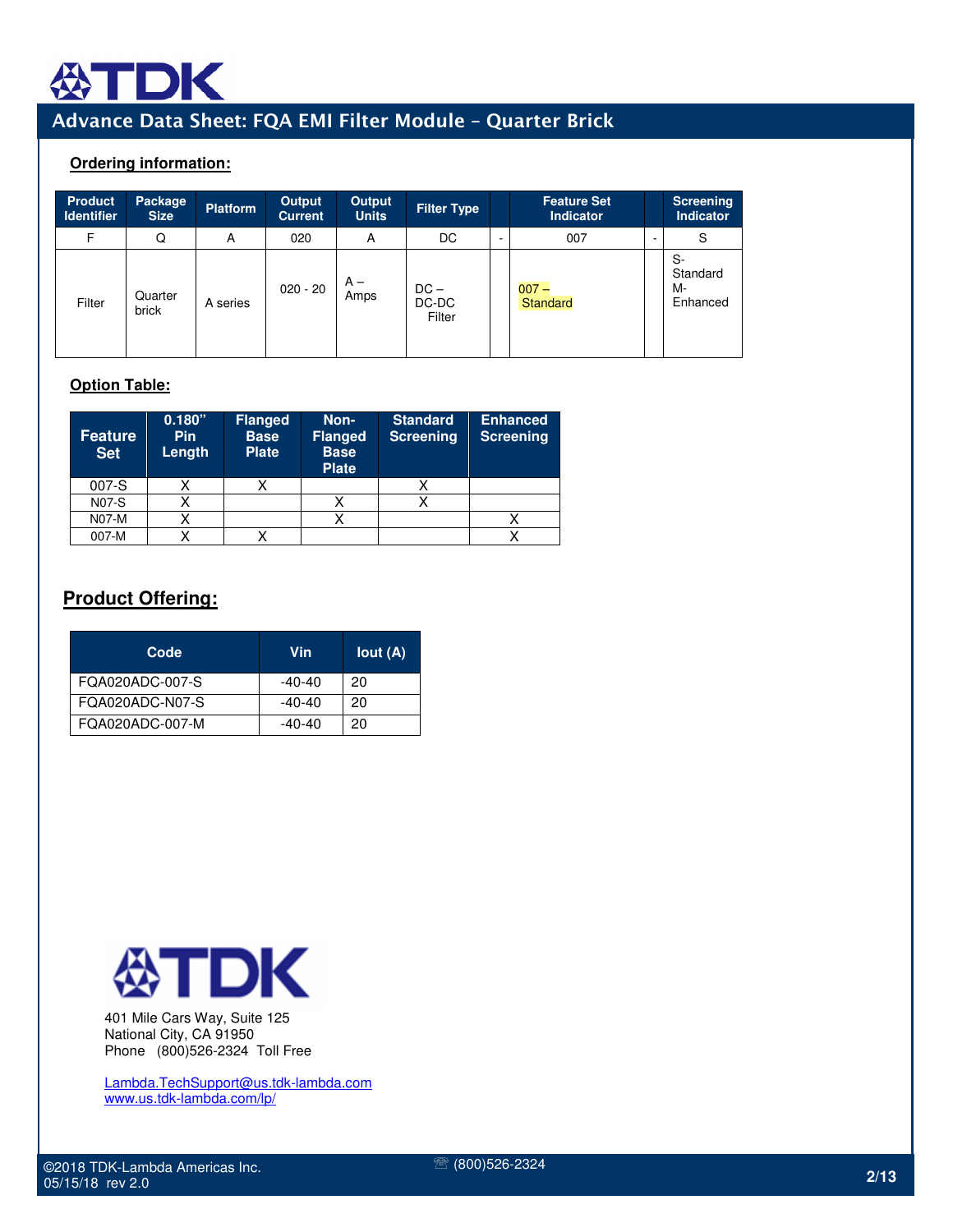#### **Mechanical Specification: (with flange)**

Dimensions are in mm [in]. Unless otherwise specified tolerances are: x.x  $[x.xx] \pm 0.5$  [0.02], x.xx  $[x.xxx] \pm 0.25$  [0.010]



℡ (800)526-2324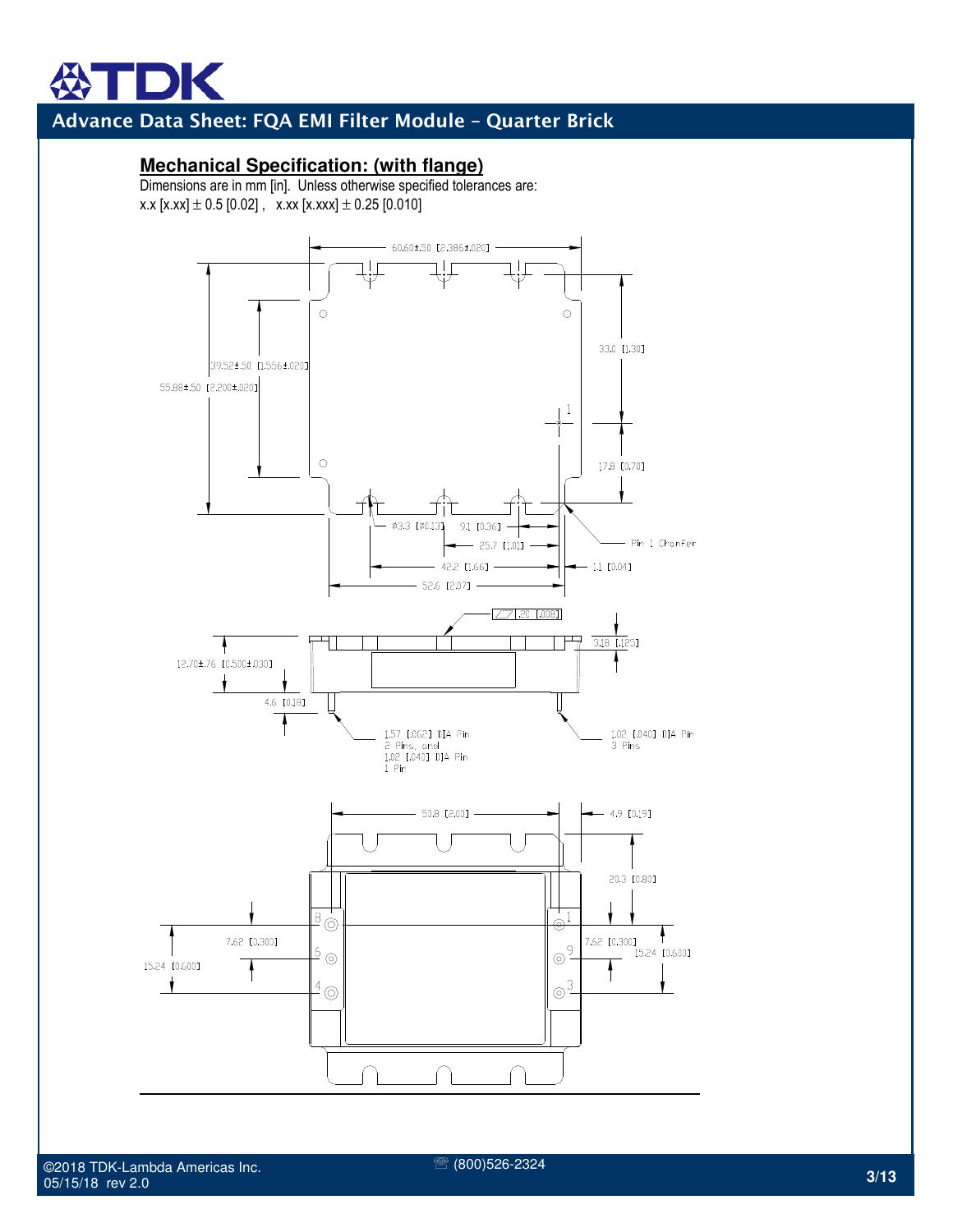#### **Mechanical Specification: (no flange)**

Dimensions are in mm [in]. Unless otherwise specified tolerances are: x.x  $[x.xx] \pm 0.5$  [0.02], x.xx  $[x.xx] \pm 0.25$  [0.010]

#### **To avoid damaging components, do not exceed 3.0mm [0.12"] depth for M3 screws**





15.24 [0.600]

7.62 [0.300]

 $\frac{6}{9}$ 

 $4\circledcirc$ 

℡ (800)526-2324

7.62 [0.300]

15.24 [0.600]

 $| \circ )$ 

 $\odot^3$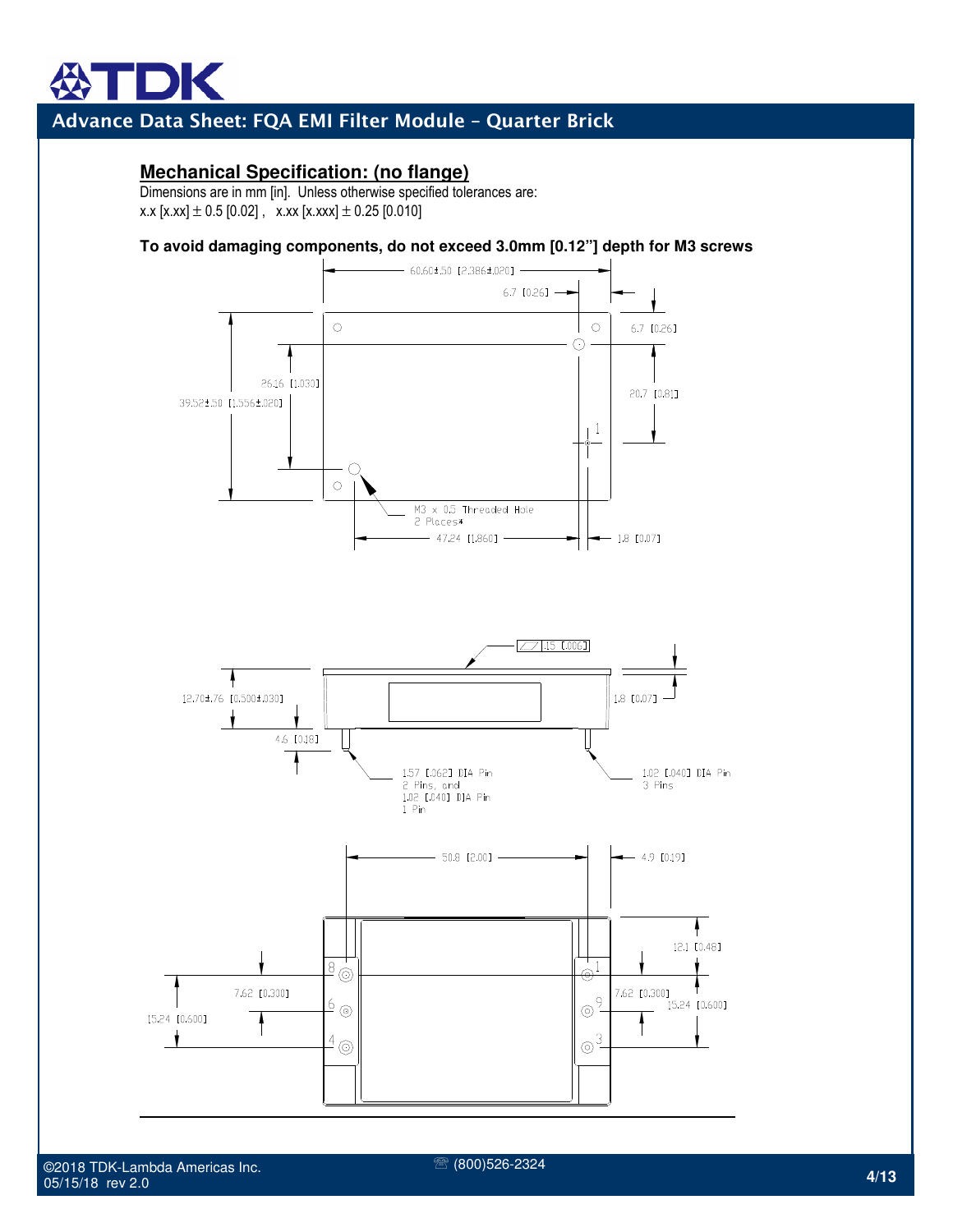# 

## Advance Data Sheet: FQA EMI Filter Module – Quarter Brick

#### **Recommended Hole Pattern:** (top view with flange)



(without flange)



#### **Pin Assignment:**

| <b>PIN</b> | <b>FUNCTION</b>                   | <b>PIN</b> | <b>FUNCTION</b>                                                   |
|------------|-----------------------------------|------------|-------------------------------------------------------------------|
|            | $Vin(+)$                          |            | Vo(-) connect to power module to be filtered Vin(-) terminal      |
| 9          | COM (IN) connect to system ground |            | COM (OUT) connect to ground plane of power module                 |
|            | $Vin(-)$                          |            | $Vo(+)$ connect to power module to be filtered $ Vin(+)$ terminal |

Pin base material is tellurium copper with tin over nickel plating; the maximum module weight is 100g (3.5oz)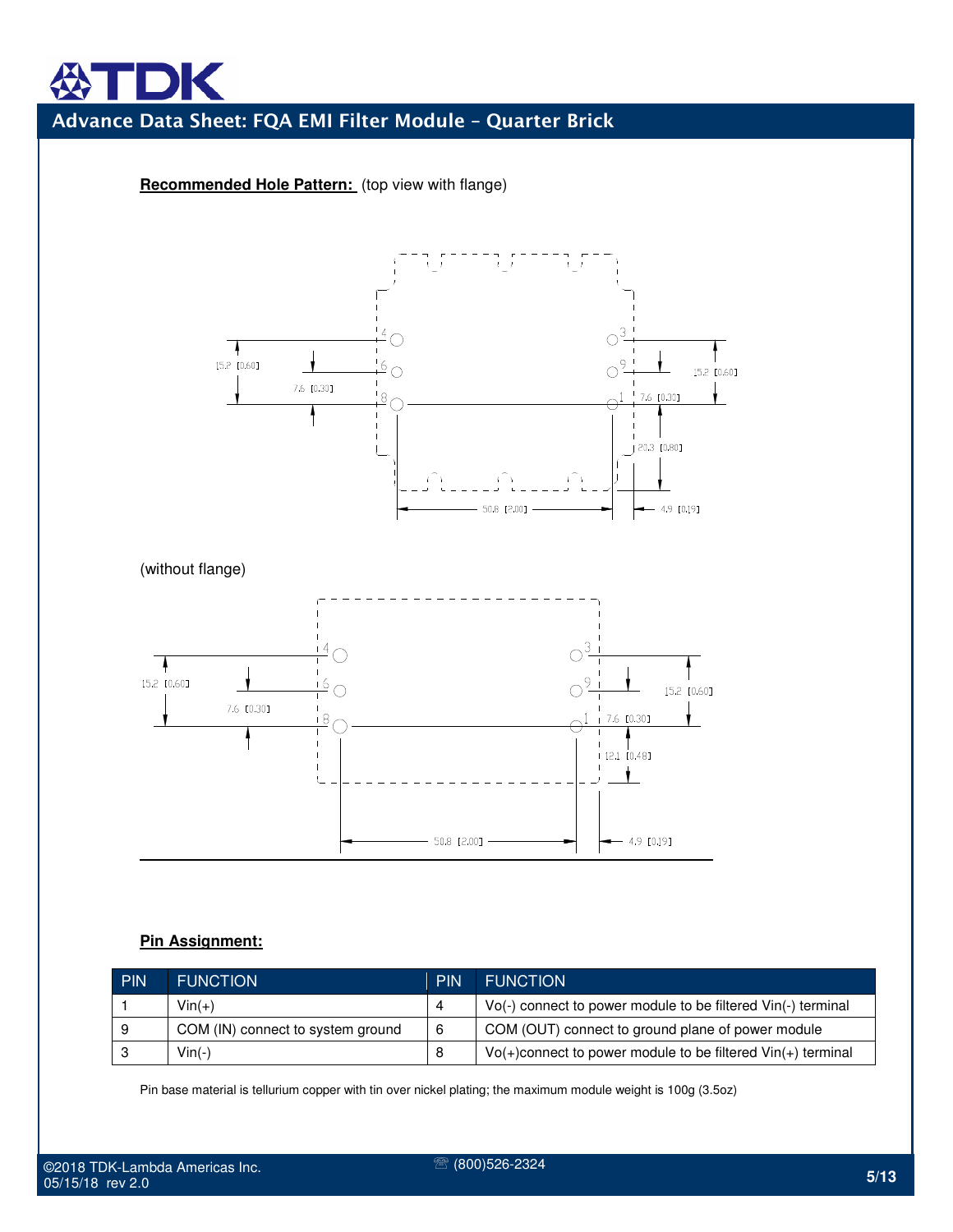

#### **Absolute Maximum Ratings:**

Stress in excess of Absolute Maximum Ratings may cause permanent damage to the device.

| <b>Characteristic</b>            | <b>Min</b> | <b>Max</b> | <b>Unit</b> | <b>Notes &amp; Conditions</b> |                                                                                                                               |
|----------------------------------|------------|------------|-------------|-------------------------------|-------------------------------------------------------------------------------------------------------------------------------|
| Continuous Input Voltage         | $-40$      | 40         | Vdc         |                               |                                                                                                                               |
| <b>Transient Input Voltage</b>   |            | -50        | 50          | <b>Vdc</b>                    | (t < 1s)                                                                                                                      |
| <b>Isolation Voltage</b>         |            | ---        | 2250        | Vdc.                          | Common Pins to other terminals                                                                                                |
|                                  | ---        | 2250       | Vdc         | Baseplate to Input or Output  |                                                                                                                               |
| Storage Temperature              | $-65$      | 125        | °С          |                               |                                                                                                                               |
|                                  | -S option  | $-40$      | 115         | °С                            | Measured at the location specified in the thermal<br>measurement figure. Maximum temperature varies                           |
| Operating Temperature Range (Tc) | -M option  | $-55$      | 115         | °С                            | with model number, output current, and module<br>orientation - see curve in thermal performance<br>section of the data sheet. |

#### **Electrical Characteristics:**

Unless otherwise specified, specifications apply over all rated Input Voltage, Resistive Load, and Temperature conditions.

| <b>Characteristic</b>                    | <b>Min</b> | Typ | <b>Max</b> | <b>Unit</b> | <b>Notes &amp; Conditions</b>  |
|------------------------------------------|------------|-----|------------|-------------|--------------------------------|
| Resistance Positive Leg                  | ---        | 7.5 | $- - -$    | mohm        |                                |
| Resistance Negative Leg                  | ---        | 5   | $- - -$    | mohm        |                                |
| Power Loss                               | ---        | 5   | $- - -$    | W           | 20A output current             |
| <b>Maximum Current</b>                   | ---        |     | 20         | А           |                                |
| Differential Mode Attenuation at 300 KHz |            | 50  |            | dB          | 50 ohm source & load impedance |
| Common Mode Attenuation at 30 MHz        |            | 50  | $- - -$    | dB          | 50 ohm source & load impedance |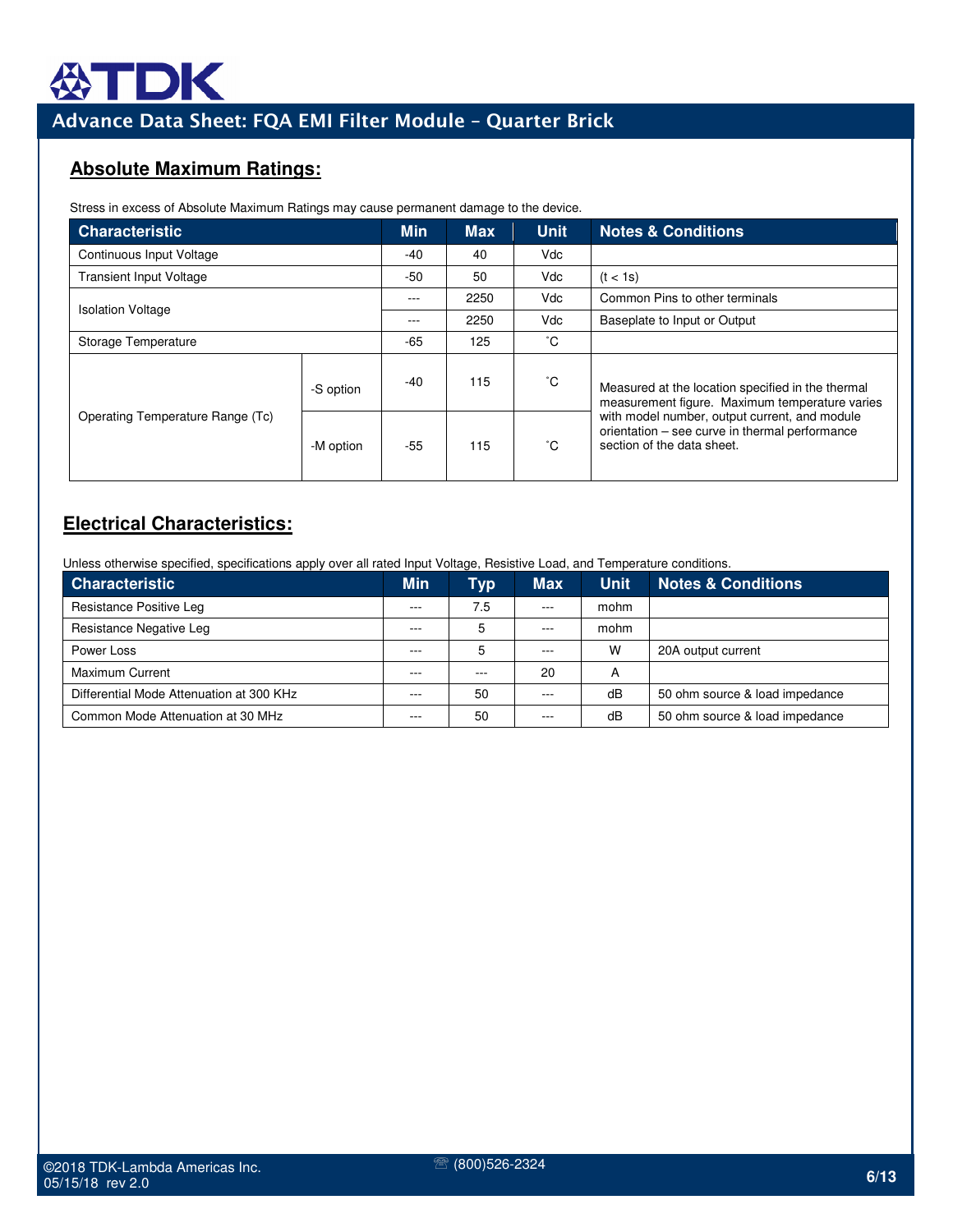#### **Electrical Characteristics:**

DK



HQA2W120W280V-007-S typical conducted emissions MIL-STD-461G Method CE102 with FQA filter module and 0.01uF common mode capacitors



HQA2W120W120V-007-S typical conducted emissions MIL-STD-461G Method CE102 with FQA filter module and 0.01uF common mode capacitors



MIL-STD-461G Method RE101 Typical Low Frequency Radiated Emissions



Typical response of HQA2W120W120V-007-S when 600V spike per RTCA-DO-160D is applied at input of FQA filter. Ch1  $=$  HQA output; Ch2 = Output of FQA / Input to HQA module



HQA2W120W050V-007-S typical conducted emissions MIL-STD-461G Method CE102 with FQA filter module and 0.01uF common mode capacitors



MIL-STD-461G Method RE102 Typical High Frequency Radiated Emissions

℡ (800)526-2324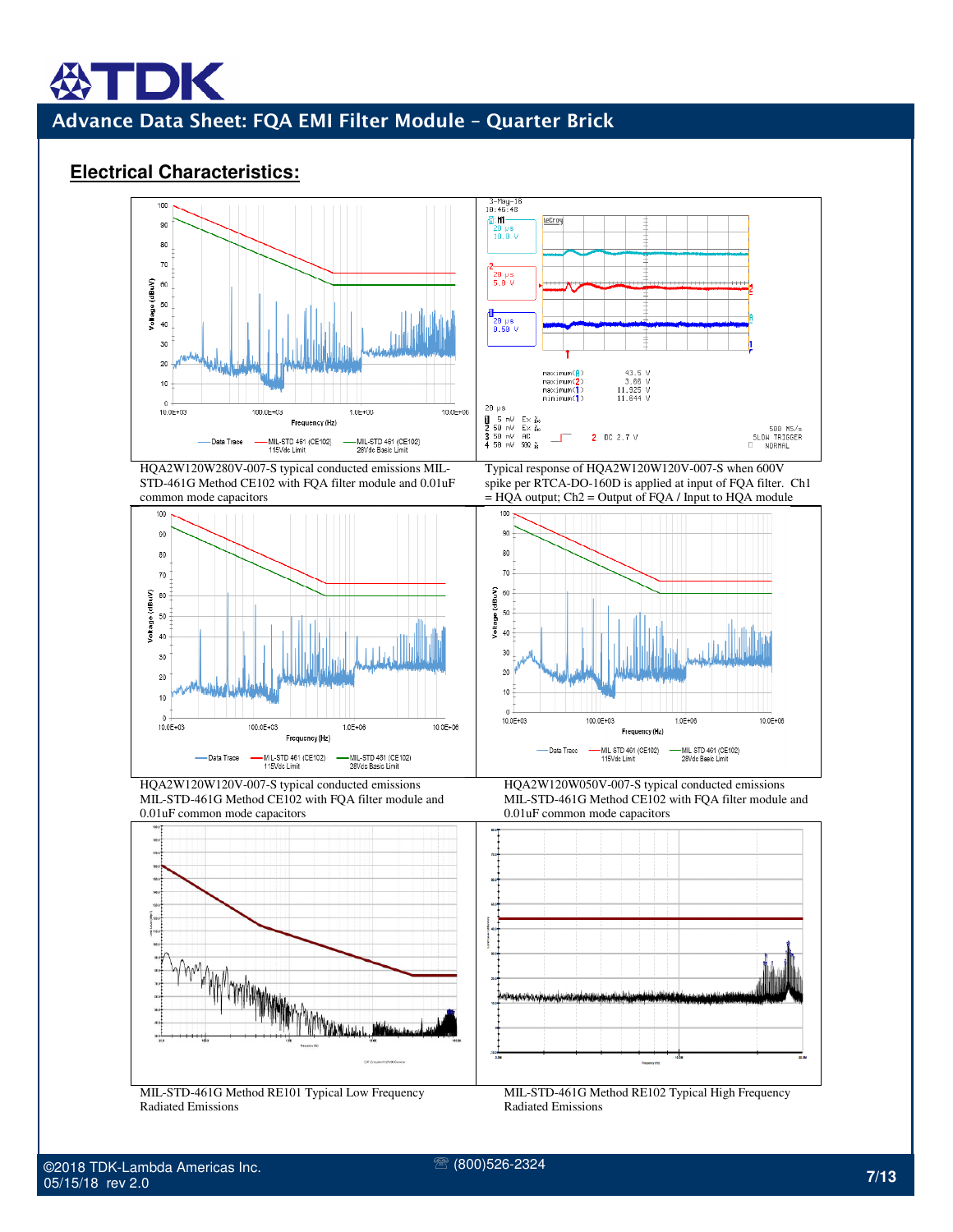#### **Thermal Performance:**



Maximum output current vs. ambient temperature at nominal input voltage for natural convection (60lfm) to 400lfm with airflow from pin 1 to pin 3.

FQA020ADC thermal measurement location – top view

The thermal curves provided are based upon measurements made in TDK Lambda's experimental test setup that is described in the Thermal Management section. Due to the large number of variables in system design, TDK Lambda recommends that the user verify the module's thermal performance in the end application. The critical component should be thermocoupled and monitored, and should not exceed the temperature limit specified in the derating curve above. It is critical that the thermocouple be mounted in a manner that gives direct thermal contact or significant measurement errors may result. TDK Lambda can provide modules with a thermocouple pre-mounted to the critical component for system verification tests.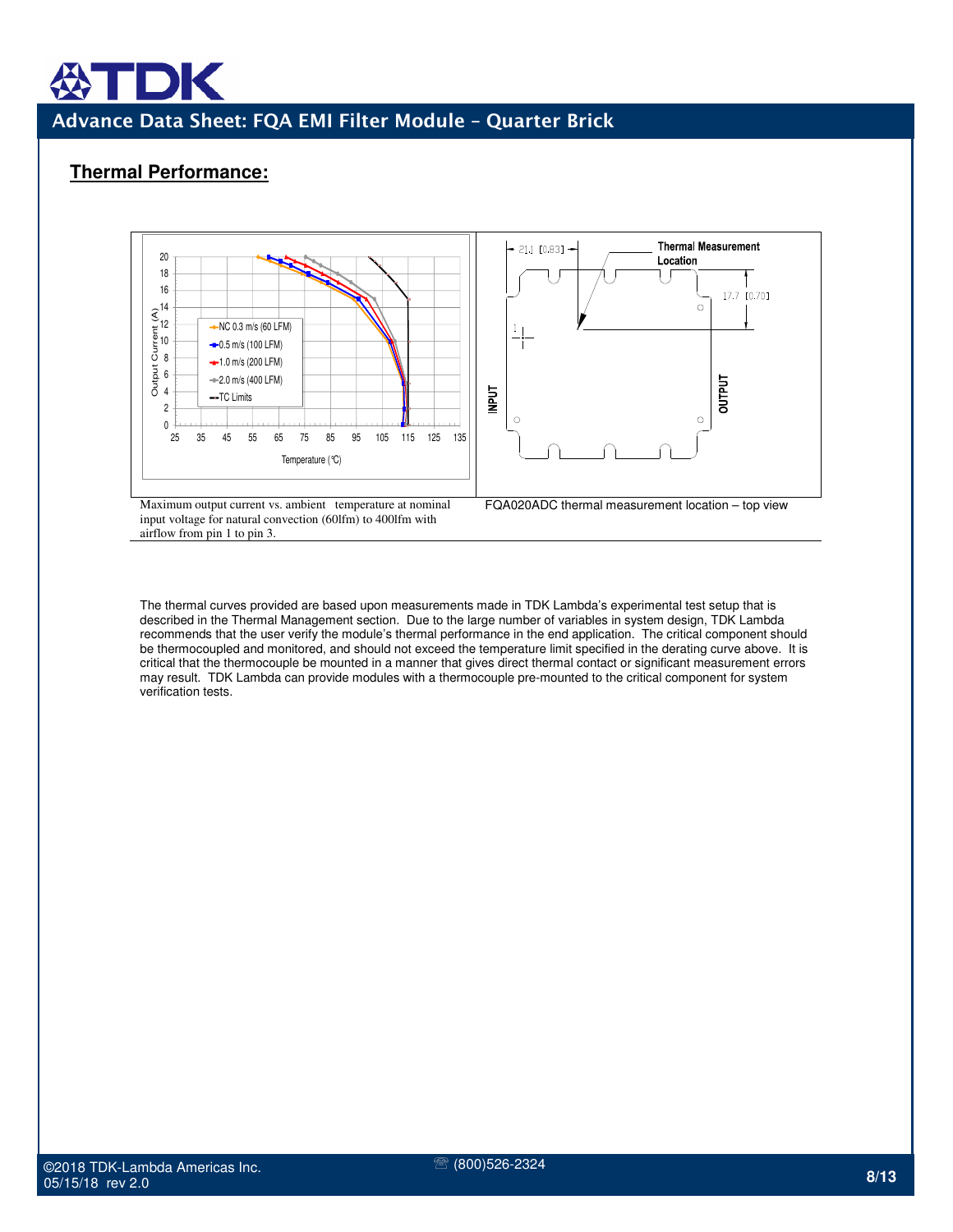#### Typical Connection Diagram:



When combined with an isolated HQA MIL-COTs dc-dc power module, the FQA filter typically produces a filter configuration that results in MIL-STD-461 compliance. The FQA modules are multi-stage differential and common mode passive emi filters.

In typical applications the FQA module is placed close to the dc-dc module(s) it is filtering. The input side common mode, pin 9, is connected to the chasis ground used for emi measurement, while the output side, pin 6, is connected to the ground plane of the power modules.



Placing 0.01uF capacitors between the Vin $(+)$  and Vo $(+)$  pins and between Vo $(+)$  to Vin $(+)$  pins of the dc-dc converter is recommended. These capacitors will further reduce high frequency common-mode noise and minimize chance of layout related compliance issues.

Since these capacitors cross the dc-dc converter's isolation boundary, the capacitors must be selected to meet the system isolation requirements. The capacitors inside the FQA module are tested at 2250Vdc, but lower rated parts may be acceptable in many applications depending on the grounding configuration and system safety requirements.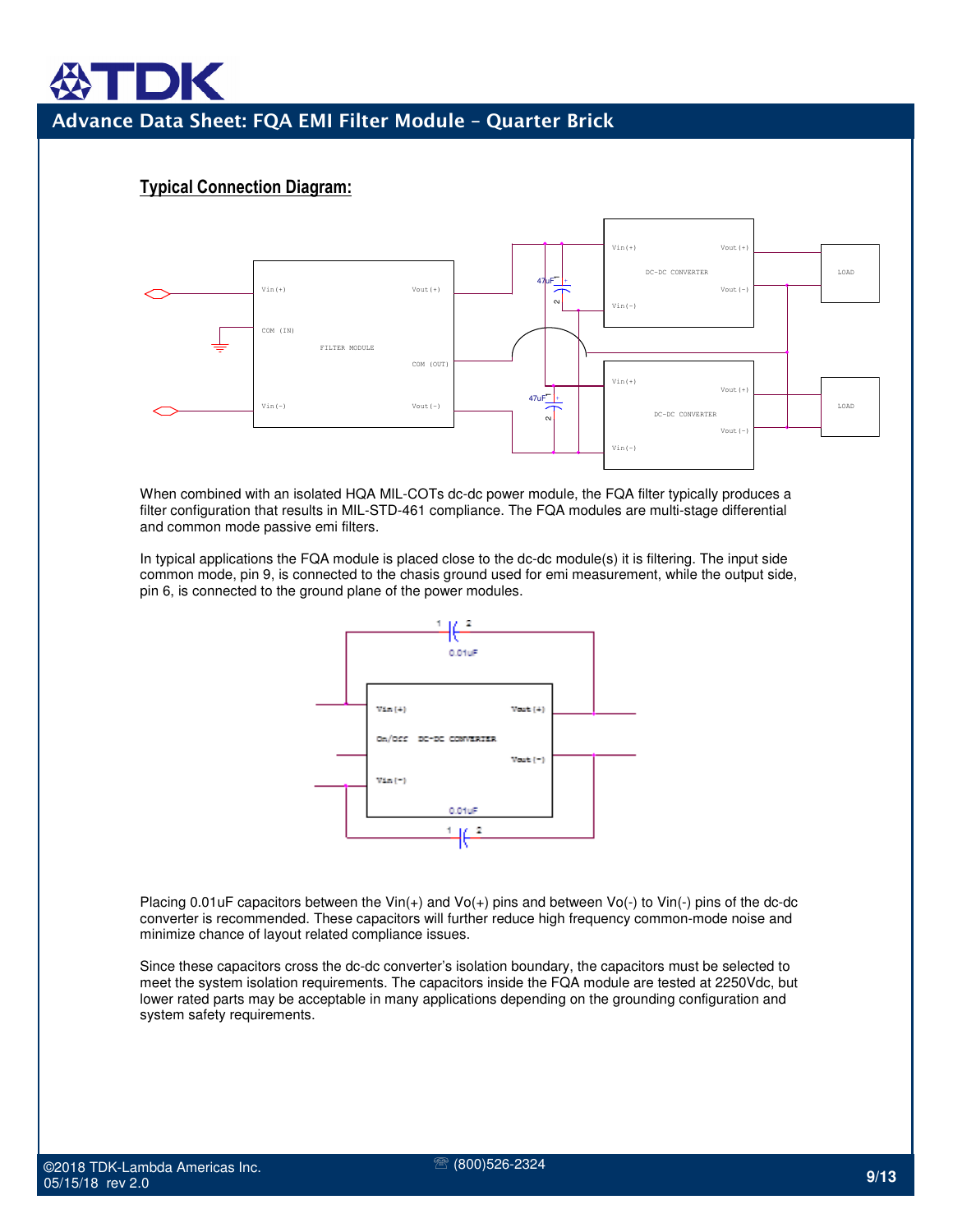

#### Simplified Schematic / Block Diagram

The high value TDK ceramic capacitors help to avoid input filter oscillations that can be problematic with competitive solutions' highly inductive filter designs. In many applications C572 is sufficient to ensure system stability without additional bulk capacitors. For added margin, particularly in higher power applications, or those operating at cold temperatures an additional bulk capacitance on the order of 47-220uF is recommended at the input of each dc-dc power module.

The filter will not be damaged by reverse input voltage or by applying voltage at the output pins. In all applications, but particularly high current applications, the thermal and electrical performance should be confirmed in the end application.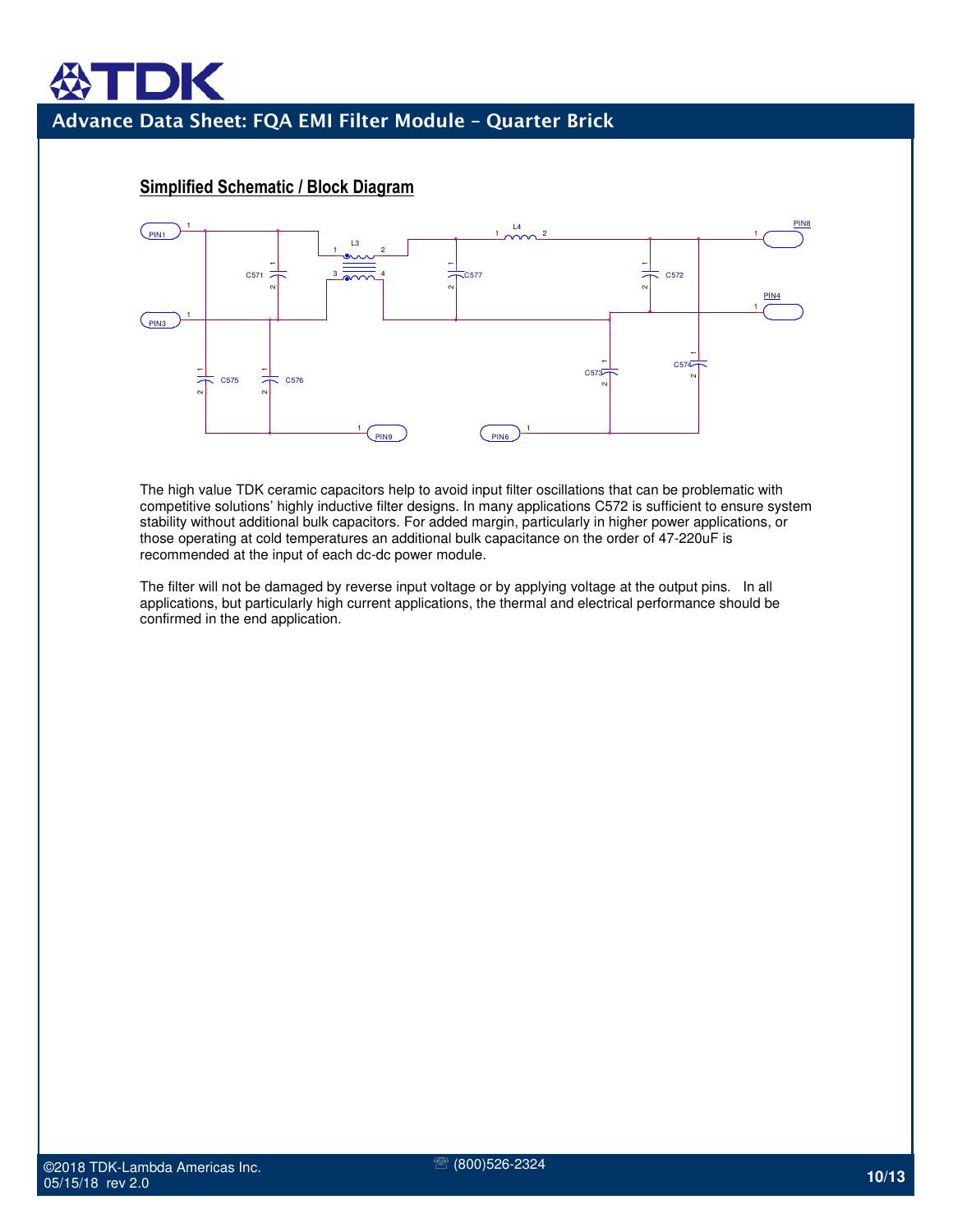#### **Thermal Management:**

An important part of the overall system design process is thermal management; thermal design must be considered at all levels to ensure good reliability and lifetime of the final system. Superior thermal design and the ability to operate in severe application environments are key elements of a robust, reliable power module.

The mechanical design provides a low impedance thermal path from hot components to the base plate, which reduces areas of heat concentration and resulting hot spots.

**Test Setup:** The thermal performance of the power module was evaluated both in cold plate, conduction cooling environments and also in wind tunnel tests using the setup shown in the wind tunnel figure. The thermal test setups are intended to replicate some of the typical thermal environments that could be encountered in modern electronic systems.

The power module, as shown in the figure, is mounted on a printed circuit board (PCB) and is vertically oriented within the wind tunnel. The cross section of the airflow passage is rectangular. The spacing between the top of the module and a parallel facing PCB is kept at a constant (0.5 in). The power module's orientation with respect to the airflow direction can have an impact on the module's thermal performance.

**Thermal Derating:** For proper application of the power module in a given thermal environment, output current derating curves are provided as a design. The module temperature should be measured in the final system configuration to ensure proper thermal management of the power module.

For thermal performance verification, the module temperature should be measured at the base plate location indicated in the thermal measurement location figure on the thermal performance page for the power module of interest.



**Wind Tunnel Test Setup Figure** Dimensions are in millimeters and (inches).

In all conditions, the power module should be operated below the maximum operating temperature shown on the derating curve. For improved design margins and enhanced system reliability, the power module may be operated at temperatures below the maximum rated operating temperature.

In convection applications, heat transfer can be enhanced by increasing the airflow rate that the power module experiences. The maximum output current of the power module is a function of ambient temperature and airflow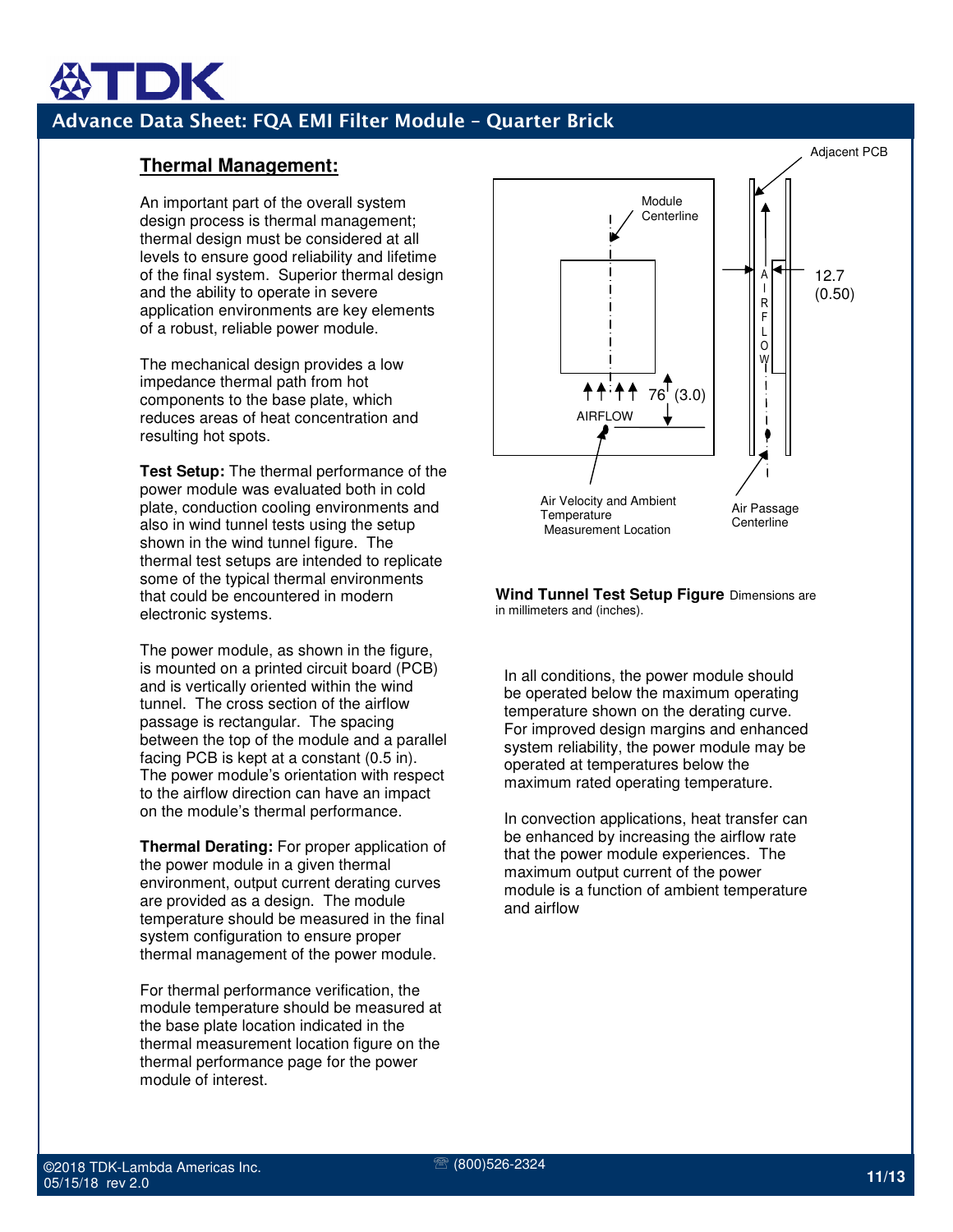

#### **Test Options:**

| <b>OPERATION</b> | <b>S-Grade</b> | <b>M-Grade</b>  |
|------------------|----------------|-----------------|
| Functional       | Functional     | Cold,           |
| Test             | Test           | Room, and       |
|                  |                | <b>Hot Test</b> |
| Burn In          | Yes            | Extended,       |
|                  |                | 96 hour         |
| Temperature      | N/A            | 10 Cycles       |
| Cycling          |                |                 |
| Hi-Pot           | 2250Vdc        | 2250Vdc         |
| Visual           | Yes            | Yes             |
| Inspection       |                |                 |

#### **Compliance Matrix:**

|                       | <b>Tested to most</b>    |
|-----------------------|--------------------------|
|                       | stringent test listed    |
| Radiated              |                          |
| <b>Emissions</b>      |                          |
| <b>RE101</b>          | Navy                     |
| RE102                 | 10KHz to 18GHz           |
|                       | Fixed Wing internal,     |
|                       | >25m Nose to Tail        |
| <b>Conducted</b>      |                          |
| <b>Emissions</b>      |                          |
| CE101                 | Surface ships and        |
|                       | submarine,               |
| CE102                 | Basic Curve              |
| <b>Conducted</b>      |                          |
| <b>Susceptibility</b> |                          |
| CS101                 | Curve 2, Imax=10A        |
| CS114                 | Curve 5                  |
| CS115                 | <b>Basic Test Signal</b> |
| CS116                 | 10KHz to 100MHz          |

#### **Reliability:**

The power modules are designed using TDK-Lambda's stringent design guidelines for component derating, product qualification, and design reviews. Early failures are screened out by both burn-in and an automated final test.

Improper handling or cleaning processes can adversely affect the appearance, testability, and reliability of the power

modules. Contact technical support for guidance regarding proper handling, cleaning, and soldering of TDK Lambda's power modules.

#### **Safety Considerations:**

As of the publishing date, certain safety agency approvals may have been received on the FQA series and others may still be pending. Check with TDK Lambda for the latest status of safety approval on the FQA product line.

For safety agency approval of the system in which the DC-DC power module is installed, the power module must be installed in compliance with the creepage and clearance requirements of the safety agency. The isolation is operational insulation. Care must be taken to maintain minimum creepage and clearance distances when routing traces near the power module.

As part of the production process, the power modules are hi-pot tested from primary and secondary at a test voltage of 2250Vdc.

To preserve maximum flexibility, the power modules are not internally fused. An external input line normal blow fuse with a maximum value of 30A is required by safety agencies. A lower value fuse can be selected based upon the maximum dc input current and maximum inrush energy of the power module.

The module meets all of the requirements for SELV, provided that the input meets SELV requirements.

#### **Warranty:**

TDK Lambda's comprehensive line of power solutions includes efficient, high-density DC-DC converters. TDK Lambda offers a three-year limited warranty. Complete warranty information is listed on our web site or is available upon request from TDK Lambda.